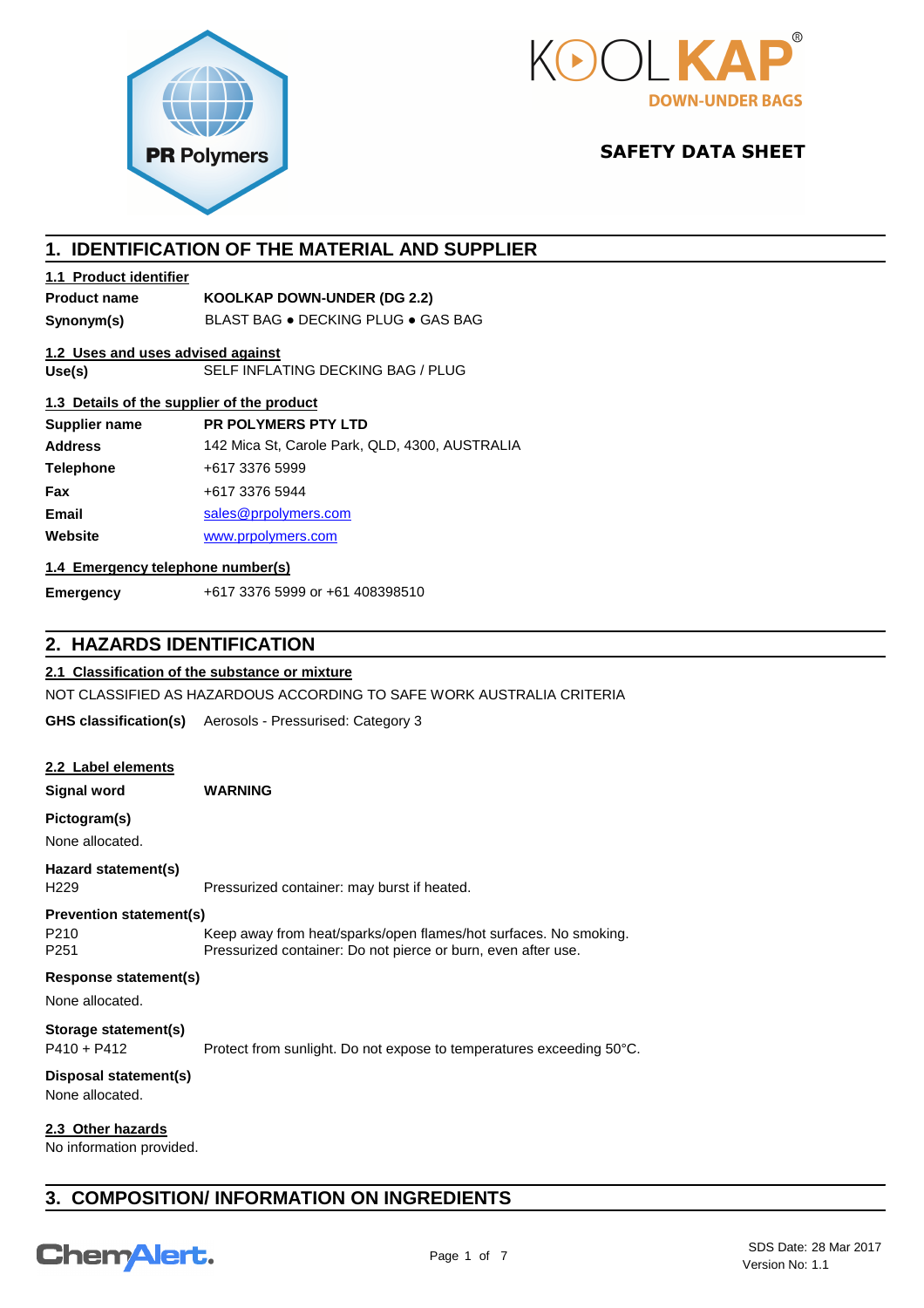#### **3.1 Substances / Mixtures**

| Ingredient                                           | <b>CAS Number</b> | <b>EC Number</b> | <b>Content</b> |
|------------------------------------------------------|-------------------|------------------|----------------|
| PETROLEUM GASES, LIQUEFIED (<0.1%)<br>1,3-BUTADIENE) | 68476-85-7        | 270-704-2        | 21 to 33%      |
| DIMETHYL FTHER                                       | 115-10-6          | 210-871-0        | 15 to 16%      |
| <b>ISOPROPYL ALCOHOL</b>                             | 67-63-0           | 200-661-7        | $2\%$          |
| WATER                                                | 7732-18-5         | 231-791-2        | 50 to 63%      |

# **4. FIRST AID MEASURES**

#### **4.1 Description of first aid measures**

| Eye                         | If in eyes, hold eyelids apart and flush continuously with running water. Continue flushing until advised to<br>stop by a Poisons Information Centre, a doctor, or for at least 15 minutes.         |  |
|-----------------------------|-----------------------------------------------------------------------------------------------------------------------------------------------------------------------------------------------------|--|
| <b>Inhalation</b>           | If inhaled, remove from contaminated area. Apply artificial respiration if not breathing.                                                                                                           |  |
| <b>Skin</b>                 | If skin or hair contact occurs, remove contaminated clothing and flush skin and hair with running water.                                                                                            |  |
| <b>Ingestion</b>            | For advice, contact a Poisons Information Centre on 13 11 26 (Australia Wide) or a doctor (at once). If<br>swallowed, do not induce vomiting. Ingestion is considered unlikely due to product form. |  |
| <b>First aid facilities</b> | Eye wash facilities and safety shower are recommended.                                                                                                                                              |  |

#### **4.2 Most important symptoms and effects, both acute and delayed**

See Section 11 for more detailed information on health effects and symptoms.

#### **4.3 Immediate medical attention and special treatment needed**

Treat symptomatically.

# **5. FIRE FIGHTING MEASURES**

#### **5.1 Extinguishing media**

Use an extinguishing agent suitable for the surrounding fire.

## **5.2 Special hazards arising from the substance or mixture**

Non flammable. May evolve toxic gases (carbon oxides, hydrocarbons) when heated to decomposition. Aerosol may explode at temperatures exceeding 50°C. Non flammable. May evolve toxic gases (carbon oxides, hydrocarbons) when heated to decomposition. Aerosol may explode at temperatures exceeding 50°C (122°F). Aerosol can is non-flammable; however, inflated bag contains flammable vapour so keep away from heat or ignition sources.

## **5.3 Advice for firefighters**

Evacuate area and contact emergency services. Toxic gases may be evolved in a fire situation. Remain upwind and notify those downwind of hazard. Wear full protective equipment including Self Contained Breathing Apparatus (SCBA) when combating fire. Use waterfog to cool intact containers and nearby storage areas.

## **5.4 Hazchem code**

#### 2Y

- 2 Fine Water Spray.
- Y Risk of violent reaction or explosion. Wear full fire kit and breathing apparatus. Contain spill and run-off.

# **6. ACCIDENTAL RELEASE MEASURES**

#### **6.1 Personal precautions, protective equipment and emergency procedures**

Wear Personal Protective Equipment (PPE) as detailed in section 8 of the SDS. Clear area of all unprotected personnel.

#### **6.2 Environmental precautions**

Prevent product from entering drains and waterways.

# **6.3 Methods of cleaning up**

If aerosol can damaged or leaking, contain spillage, then cover / absorb spill with non-combustible absorbent material (vermiculite, sand, or similar), collect and place in suitable containers for disposal.

# **6.4 Reference to other sections**

See Sections 8 and 13 for exposure controls and disposal.

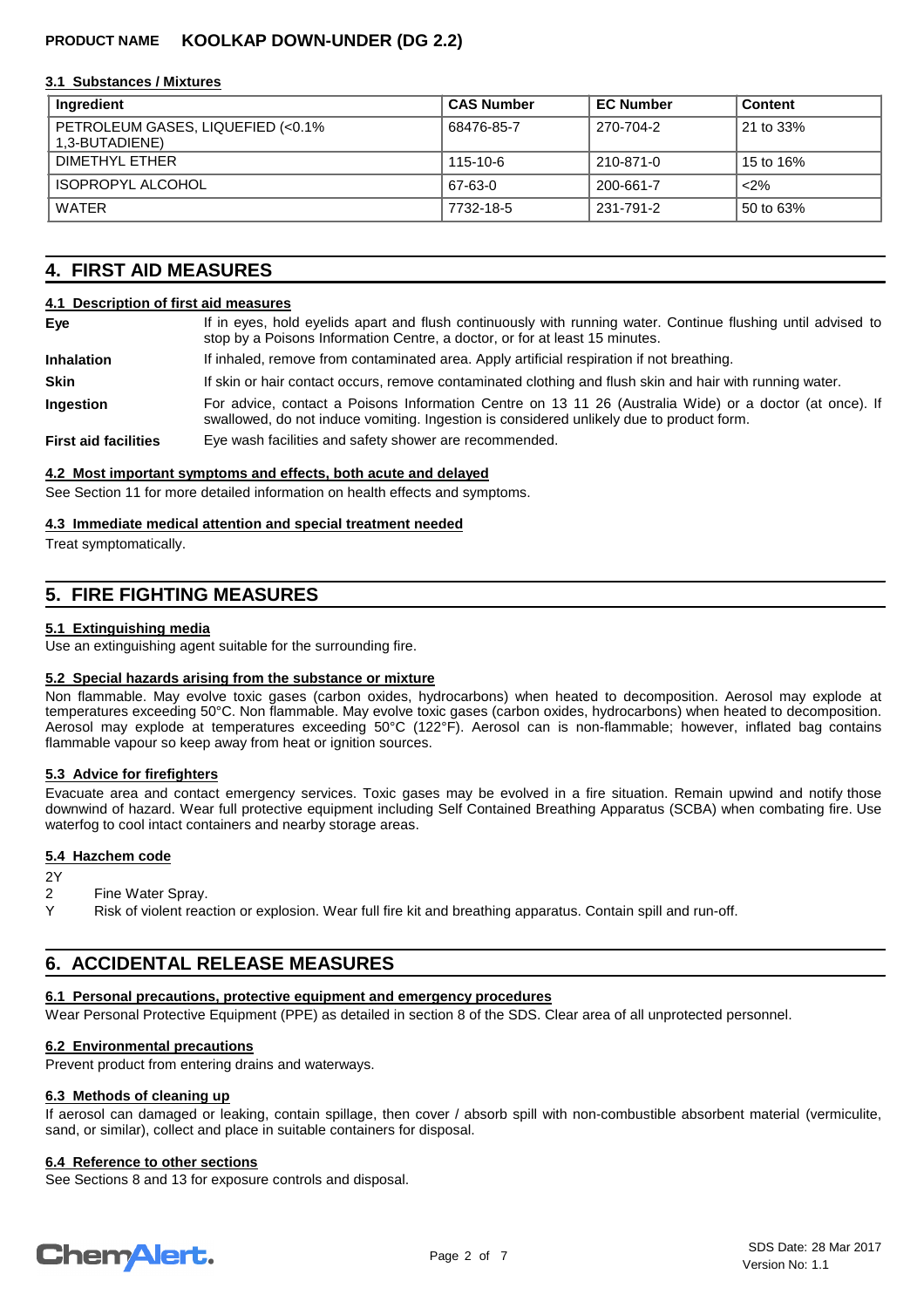# **7. HANDLING AND STORAGE**

#### **7.1 Precautions for safe handling**

Before use carefully read the product label. Use of safe work practices are recommended to avoid eye or skin contact and inhalation. Observe good personal hygiene, including washing hands before eating. Prohibit eating, drinking and smoking in contaminated areas.

#### **7.2 Conditions for safe storage, including any incompatibilities**

Store in a cool, dry, well ventilated area, removed from incompatible substances, heat or ignition sources and foodstuffs. Ensure containers are adequately labelled, protected from physical damage and sealed when not in use. Store below 65°C (149°F). Recommended shelf-life: 12 months.

#### **7.3 Specific end use(s)**

No information provided.

# **8. EXPOSURE CONTROLS / PERSONAL PROTECTION**

## **8.1 Control parameters**

#### **Exposure standards**

| Ingredient                    | Reference | <b>TWA</b> |                   | <b>STEL</b> |                   |
|-------------------------------|-----------|------------|-------------------|-------------|-------------------|
|                               |           | ppm        | mg/m <sup>3</sup> | ppm         | mg/m <sup>3</sup> |
| Dimethyl ether                | SWA (AUS) | 400        | 760               | 500         | 950               |
| ' Isopropyl alcohol           | SWA (AUS) | 400        | 983               | 500         | 1230              |
| Liquefied petroleum gas (LPG) | SWA (AUS) | 1000       | 1800              | 1000        | 1800              |

#### **Biological limits**

| Ingredient               | <b>Determinant</b> | Sampling Time                      | <b>BEI</b>         |
|--------------------------|--------------------|------------------------------------|--------------------|
| <b>ISOPROPYL ALCOHOL</b> | Acetone in urine   | End of shift at<br>end of workweek | $140 \text{ mg/L}$ |

Reference: ACGIH Biological Exposure Indices

#### **8.2 Exposure controls**

Avoid inhalation. Use in well ventilated areas. Maintain vapour levels below the recommended exposure standard. **Engineering controls**

## **PPE**

| Eve / Face  | Not required under normal conditions of use. |
|-------------|----------------------------------------------|
| Hands       | Not required under normal conditions of use. |
| Body        | Not required under normal conditions of use. |
| Respiratory | Not required under normal conditions of use. |

# **9. PHYSICAL AND CHEMICAL PROPERTIES**

#### **9.1 Information on basic physical and chemical properties**

| Appearance                       | YELLOWISH LIQUID (AEROSOL DISPENSED) |
|----------------------------------|--------------------------------------|
| Odour                            | <b>SLIGHT ODOUR</b>                  |
| <b>Flammability</b>              | <b>NON FLAMMABLE</b>                 |
| <b>Flash point</b>               | <b>NOT AVAILABLE</b>                 |
| <b>Boiling point</b>             | <b>NOT AVAILABLE</b>                 |
| <b>Melting point</b>             | <b>NOT AVAILABLE</b>                 |
| <b>Evaporation rate</b>          | NOT AVAILABLE                        |
| рH                               | <b>NOT AVAILABLE</b>                 |
| Vapour density                   | <b>NOT AVAILABLE</b>                 |
| <b>Specific gravity</b>          | $0.86$ to $0.9$                      |
| Solubility (water)               | <b>SLIGHTLY SOLUBLE</b>              |
| Vapour pressure                  | 1131 kPa @ 51°C (123°F)              |
| <b>Upper explosion limit</b>     | <b>NOT RELEVANT</b>                  |
| <b>Lower explosion limit</b>     | <b>NOT RELEVANT</b>                  |
| <b>Partition coefficient</b>     | <b>NOT AVAILABLE</b>                 |
| <b>Autoignition temperature</b>  | <b>NOT AVAILABLE</b>                 |
| <b>Decomposition temperature</b> | <b>NOT AVAILABLE</b>                 |

# **ChemAlert.**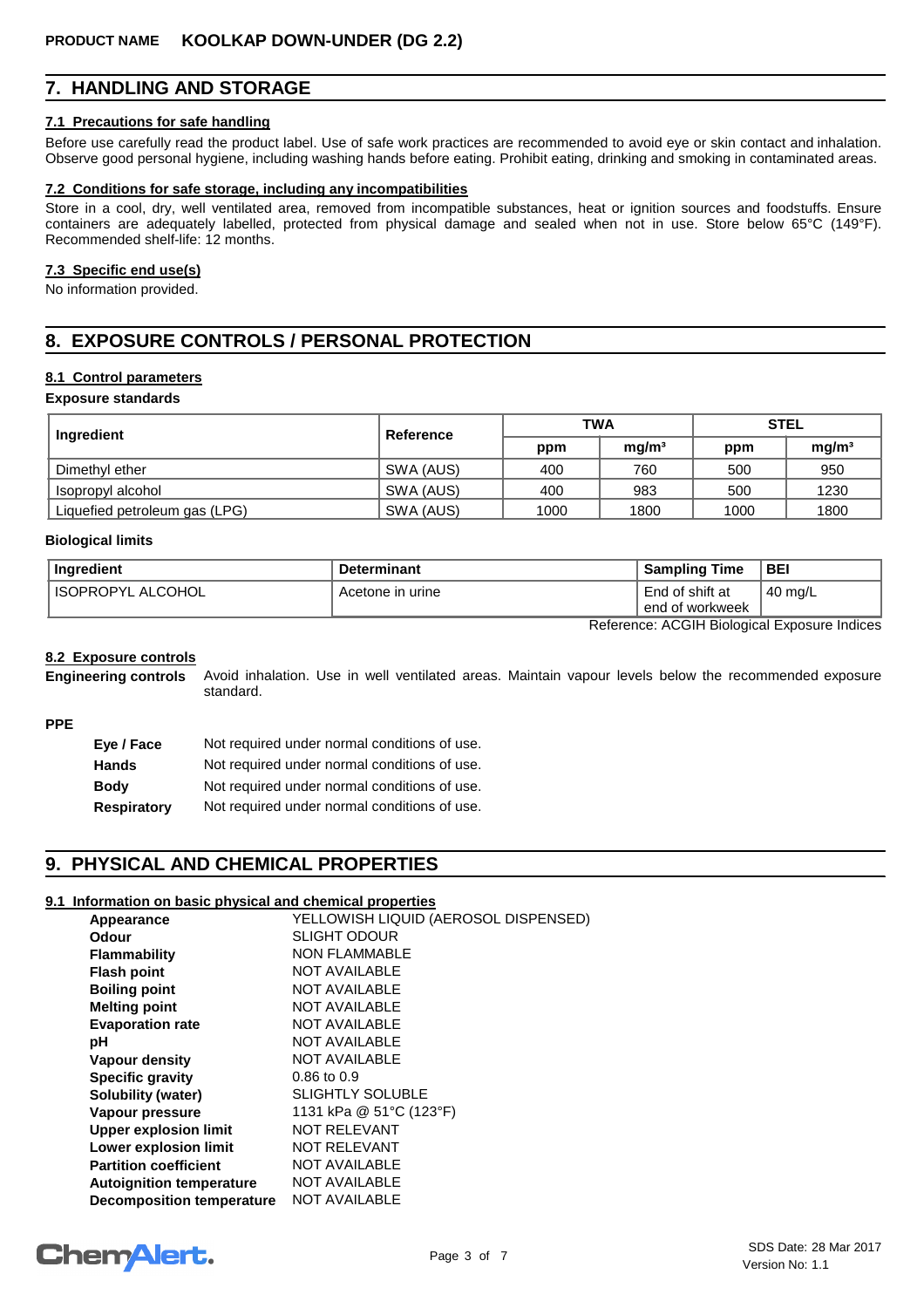#### **9.1 Information on basic physical and chemical properties**

| <b>Viscosity</b>            | <b>NOT AVAILABLE</b> |
|-----------------------------|----------------------|
| <b>Explosive properties</b> | <b>NOT AVAILABLE</b> |
| <b>Oxidising properties</b> | <b>NOT AVAILABLE</b> |
| <b>Odour threshold</b>      | <b>NOT AVAILABLE</b> |

# **10. STABILITY AND REACTIVITY**

#### **10.1 Reactivity**

Reacts with alkali metals.

#### **10.2 Chemical stability**

Product is considered stable at temperature up to 65°C (149°C).

#### **10.3 Possibility of hazardous reactions**

Polymerization is not expected to occur.

#### **10.4 Conditions to avoid**

Avoid heat, sparks, open flames and other ignition sources.

#### **10.5 Incompatible materials**

Incompatible with oxidising agents (e.g. hypochlorites), acids (e.g. nitric acid), alkalis (e.g. sodium hydroxide), heat and ignition sources.

#### **10.6 Hazardous decomposition products**

May evolve carbon oxides and hydrocarbons when heated to decomposition.

# **11. TOXICOLOGICAL INFORMATION**

#### **11.1 Information on toxicological effects**

**Acute toxicity**

This product is expected to be of low toxicity. Based on available data, the classification criteria are not met. This product may have the potential to cause adverse health effects if intentionally misused (e.g. deliberately inhaling contents).

#### **Information available for the ingredient(s):**

| ∣ Ingredient        | <b>Oral Toxicity (LD50)</b> | <b>Dermal Toxicity (LD50)</b> | <b>Inhalation Toxicity</b><br>(LC50) |
|---------------------|-----------------------------|-------------------------------|--------------------------------------|
| DIMETHYL ETHER      | $- -$                       | $- -$                         | 308 $q/m^3$ (rat)                    |
| I ISOPROPYL ALCOHOL | 3600 mg/kg (mouse)          | 12,800 mg/kg (rabbit)         | 16000 ppm/8 hours                    |

| <b>Skin</b>                        | Not classified as a skin irritant. Contact may result in mild irritation.                                                                                                                                                                                                  |
|------------------------------------|----------------------------------------------------------------------------------------------------------------------------------------------------------------------------------------------------------------------------------------------------------------------------|
| Eye                                | Not classified as an eye irritant. Contact may cause discomfort, lacrimation and redness.                                                                                                                                                                                  |
| <b>Sensitisation</b>               | Not classified as causing skin or respiratory sensitisation.                                                                                                                                                                                                               |
| <b>Mutagenicity</b>                | No evidence of mutagenic effects.                                                                                                                                                                                                                                          |
| Carcinogenicity                    | No evidence of carcinogenic effects.                                                                                                                                                                                                                                       |
| <b>Reproductive</b>                | No relevant or reliable studies were identified.                                                                                                                                                                                                                           |
| STOT - single<br>exposure          | Not classified as causing organ damage from single exposure. This product may have the potential to cause<br>adverse health effects if intentionally misused (e.g. deliberately inhaling contents). High level exposure may<br>result in nausea, dizziness and drowsiness. |
| <b>STOT</b> - repeated<br>exposure | Not classified as causing organ damage from repeated exposure.                                                                                                                                                                                                             |
| <b>Aspiration</b>                  | This product does not present an aspiration hazard.                                                                                                                                                                                                                        |

# **12. ECOLOGICAL INFORMATION**

## **12.1 Toxicity**

No information provided.

#### **12.2 Persistence and degradability**

The product is not expected to biodegrade. The contents of this product are expected to evaporate and degrade under normal conditions.

# **ChemAlert.**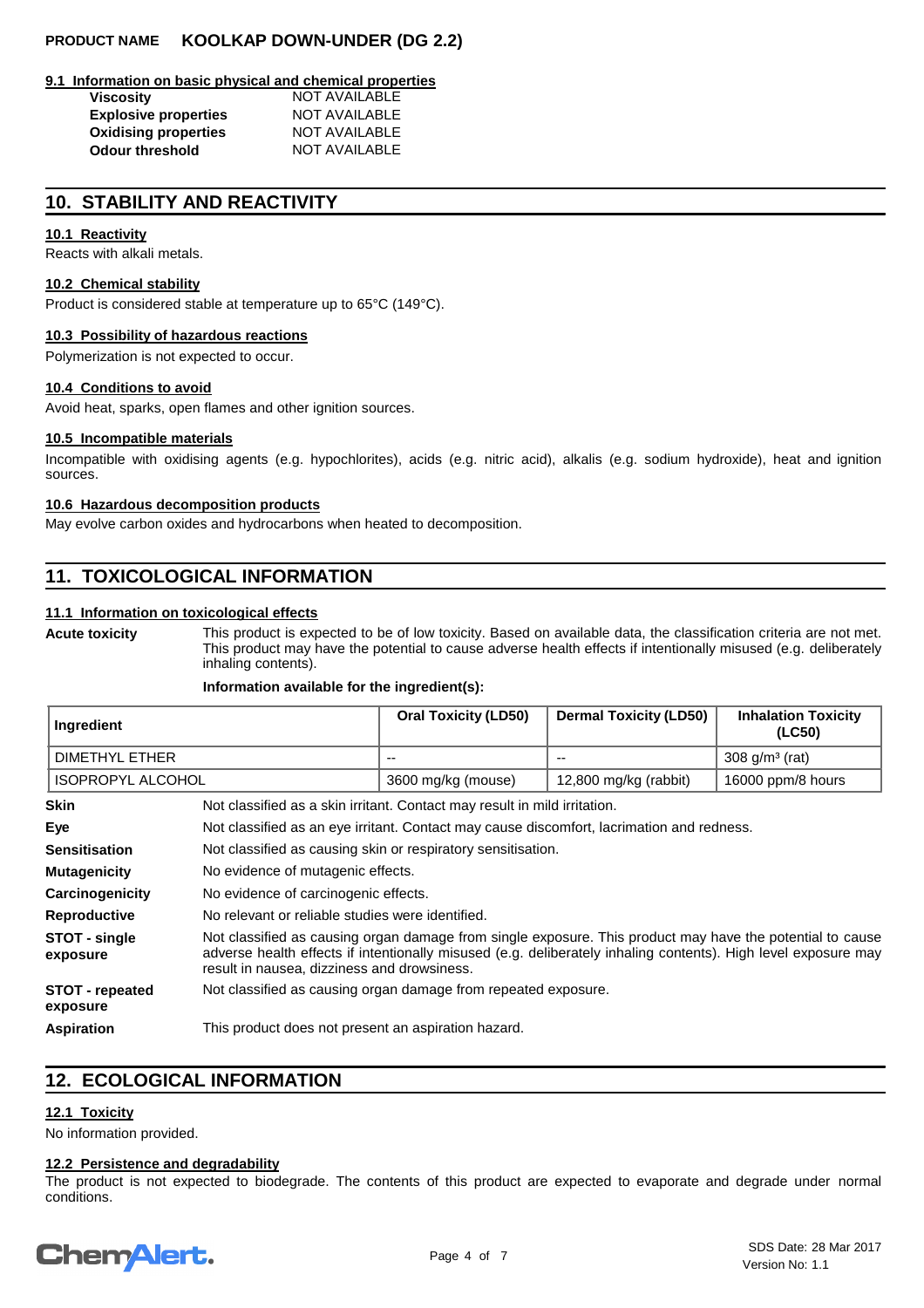#### **12.3 Bioaccumulative potential**

No information provided.

#### **12.4 Mobility in soil**

No information provided.

#### **12.5 Other adverse effects**

No information provided.

# **13. DISPOSAL CONSIDERATIONS**

#### **13.1 Waste treatment methods**

**Waste disposal**

Dispose of to landfill. Do not puncture or incinerate aerosol cans. Contact the manufacturer/supplier for additional information (if required).

**Legislation** Dispose of in accordance with relevant local legislation.

# **14. TRANSPORT INFORMATION**

## **CLASSIFIED AS A DANGEROUS GOOD BY THE CRITERIA OF THE ADG CODE**



|                                        | <b>LAND TRANSPORT (ADG)</b> | <b>SEA TRANSPORT (IMDG / IMO)</b> | AIR TRANSPORT (IATA / ICAO) |
|----------------------------------------|-----------------------------|-----------------------------------|-----------------------------|
| 14.1 UN Number                         | 1950                        | 1950                              | 1950                        |
| $ 14.2$ Proper<br><b>Shipping Name</b> | <b>AEROSOLS</b>             | <b>AEROSOLS</b>                   | <b>AEROSOLS</b>             |
| 14.3 Transport<br>hazard class         | $2.2^{\circ}$               | 2.2                               | 2.2                         |
| 14.4 Packing Group                     | None allocated.             | None allocated.                   | None allocated.             |

#### **14.5 Environmental hazards**

Not a Marine Pollutant

# **14.6 Special precautions for user**

| <b>Hazchem code</b> | 2Υ                                           |
|---------------------|----------------------------------------------|
| <b>GTEPG</b>        | 2D1                                          |
| <b>EMS</b>          | $F-D. S-U$                                   |
| Other information   | Limited quantity (LQ) exception is possible. |
|                     |                                              |

# **15. REGULATORY INFORMATION**

## **15.1 Safety, health and environmental regulations/legislation specific for the substance or mixture**

A poison schedule number has not been allocated to this product using the criteria in the Standard for the Uniform Scheduling of Medicines and Poisons (SUSMP). **Poison schedule Risk phrases** None allocated. **Safety phrases** None allocated. **Hazard codes** None allocated. Safework Australia criteria is based on the Globally Harmonised System (GHS) of Classification and Labelling of Chemicals. The classifications and phrases listed below are based on the Approved Criteria for Classifying Hazardous Substances [NOHSC: 1008(2004)]. **Classifications**

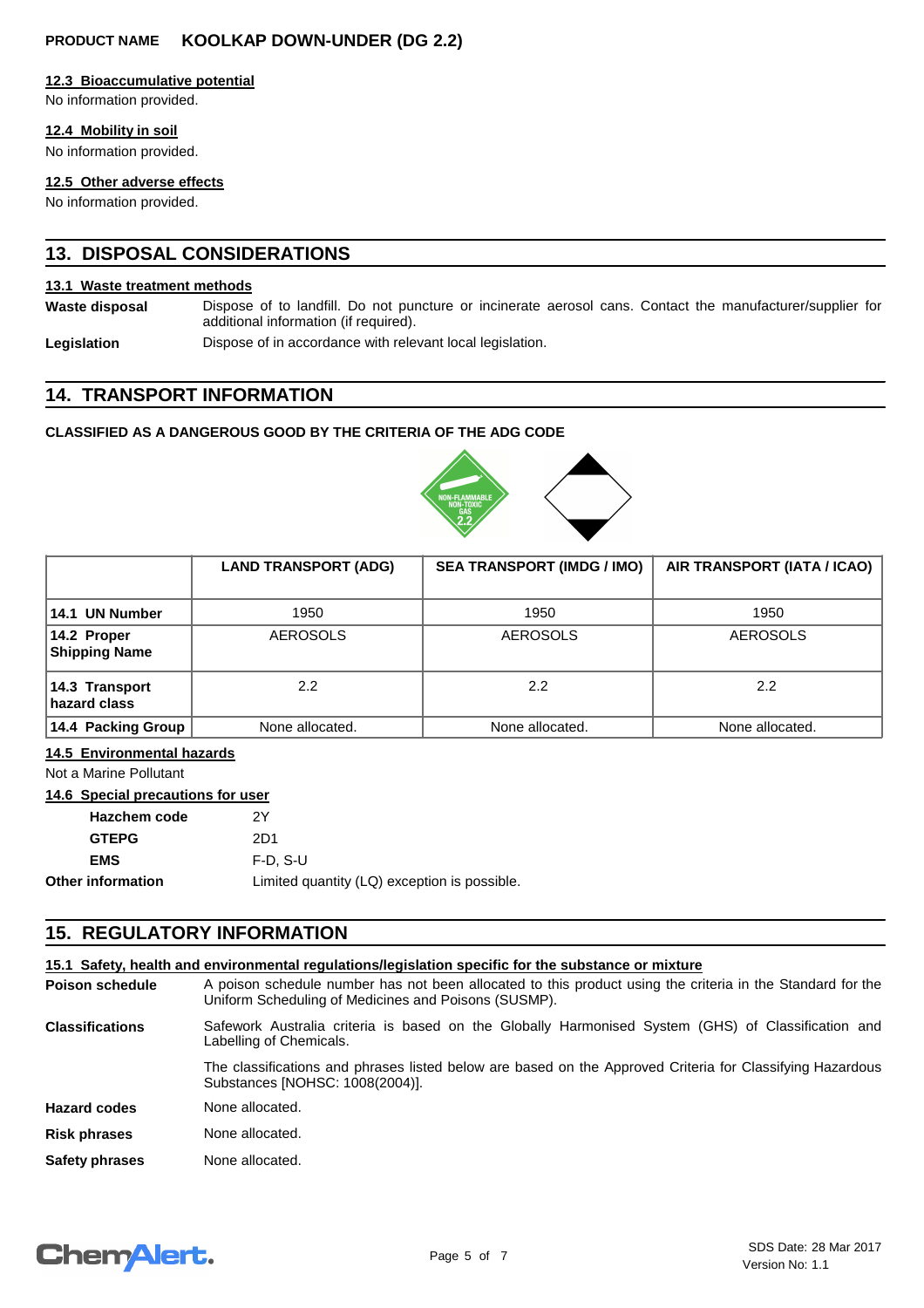**AUSTRALIA: AICS (Australian Inventory of Chemical Substances)** All components are listed on AICS, or are exempt. **Inventory listing(s)**

# **16. OTHER INFORMATION**

| <b>Additional information</b> | AEROSOL CANS may explode at temperatures approaching 50°C.                                                                                                                                                                                                                                                                                                                                                       |                                                                                                                                                                                                                                                                                                                                                                                                                                                                                                                                                                                                                                                                                                                                                                                                                                                                                                                                                                                                                |  |
|-------------------------------|------------------------------------------------------------------------------------------------------------------------------------------------------------------------------------------------------------------------------------------------------------------------------------------------------------------------------------------------------------------------------------------------------------------|----------------------------------------------------------------------------------------------------------------------------------------------------------------------------------------------------------------------------------------------------------------------------------------------------------------------------------------------------------------------------------------------------------------------------------------------------------------------------------------------------------------------------------------------------------------------------------------------------------------------------------------------------------------------------------------------------------------------------------------------------------------------------------------------------------------------------------------------------------------------------------------------------------------------------------------------------------------------------------------------------------------|--|
|                               |                                                                                                                                                                                                                                                                                                                                                                                                                  | EXPOSURE STANDARDS - TIME WEIGHTED AVERAGES: Exposure standards are established on<br>the premise of an 8 hour work period of normal intensity, under normal climatic conditions and where<br>a 16 hour break between shifts exists to enable the body to eliminate absorbed contaminants. In the<br>following circumstances, exposure standards must be reduced: Strenuous work conditions; hot,<br>humid climates; high altitude conditions; extended shifts (which increase the exposure period and<br>shorten the period of recuperation).                                                                                                                                                                                                                                                                                                                                                                                                                                                                 |  |
|                               | PERSONAL PROTECTIVE EQUIPMENT GUIDELINES:<br>The recommendation for protective equipment contained within this report is provided as a guide<br>only. Factors such as form of product, method of application, working environment, quantity used,<br>product concentration and the availability of engineering controls should be considered before final<br>selection of personal protective equipment is made. |                                                                                                                                                                                                                                                                                                                                                                                                                                                                                                                                                                                                                                                                                                                                                                                                                                                                                                                                                                                                                |  |
|                               |                                                                                                                                                                                                                                                                                                                                                                                                                  | <b>HEALTH EFFECTS FROM EXPOSURE:</b><br>It should be noted that the effects from exposure to this product will depend on several factors<br>including: form of product; frequency and duration of use; quantity used; effectiveness of control<br>measures; protective equipment used and method of application. Given that it is impractical to<br>prepare a report which would encompass all possible scenarios, it is anticipated that users will<br>assess the risks and apply control methods where appropriate.                                                                                                                                                                                                                                                                                                                                                                                                                                                                                          |  |
| <b>Abbreviations</b>          | <b>ACGIH</b><br>CAS#<br><b>CNS</b><br>EC No.<br><b>EMS</b><br><b>GHS</b><br><b>GTEPG</b><br><b>IARC</b><br>LC50<br>LD50<br>mg/m <sup>3</sup><br>OEL<br>рH<br>ppm<br>STEL<br>STOT-RE<br>STOT-SE<br><b>SUSMP</b><br>SWA<br>TLV<br>TWA                                                                                                                                                                              | American Conference of Governmental Industrial Hygienists<br>Chemical Abstract Service number - used to uniquely identify chemical compounds<br><b>Central Nervous System</b><br>EC No - European Community Number<br>Emergency Schedules (Emergency Procedures for Ships Carrying Dangerous<br>Goods)<br>Globally Harmonized System<br>Group Text Emergency Procedure Guide<br>International Agency for Research on Cancer<br>Lethal Concentration, 50% / Median Lethal Concentration<br>Lethal Dose, 50% / Median Lethal Dose<br>Milligrams per Cubic Metre<br>Occupational Exposure Limit<br>relates to hydrogen ion concentration using a scale of 0 (high acidic) to 14 (highly<br>alkaline).<br>Parts Per Million<br>Short-Term Exposure Limit<br>Specific target organ toxicity (repeated exposure)<br>Specific target organ toxicity (single exposure)<br>Standard for the Uniform Scheduling of Medicines and Poisons<br>Safe Work Australia<br><b>Threshold Limit Value</b><br>Time Weighted Average |  |